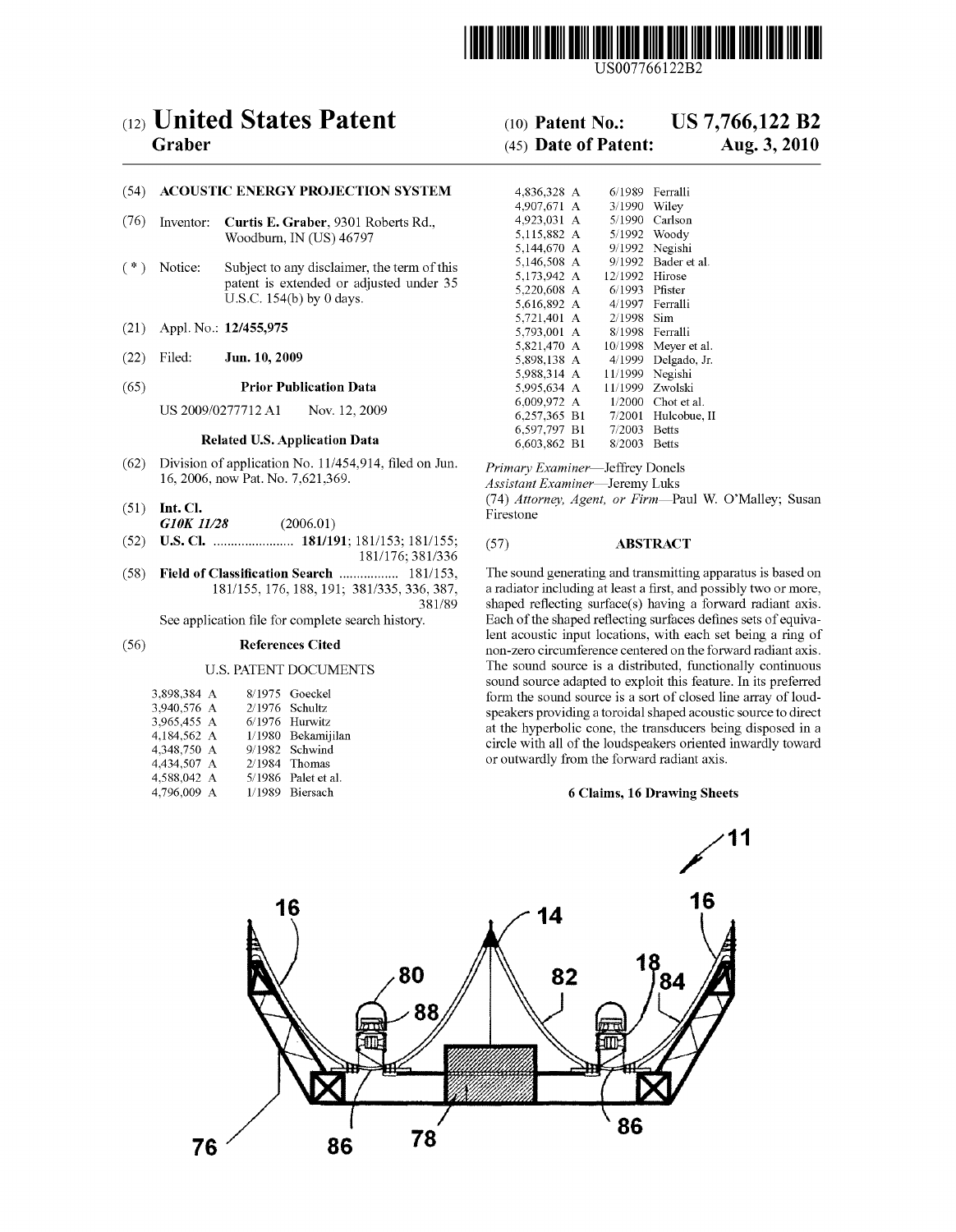Fig. 1

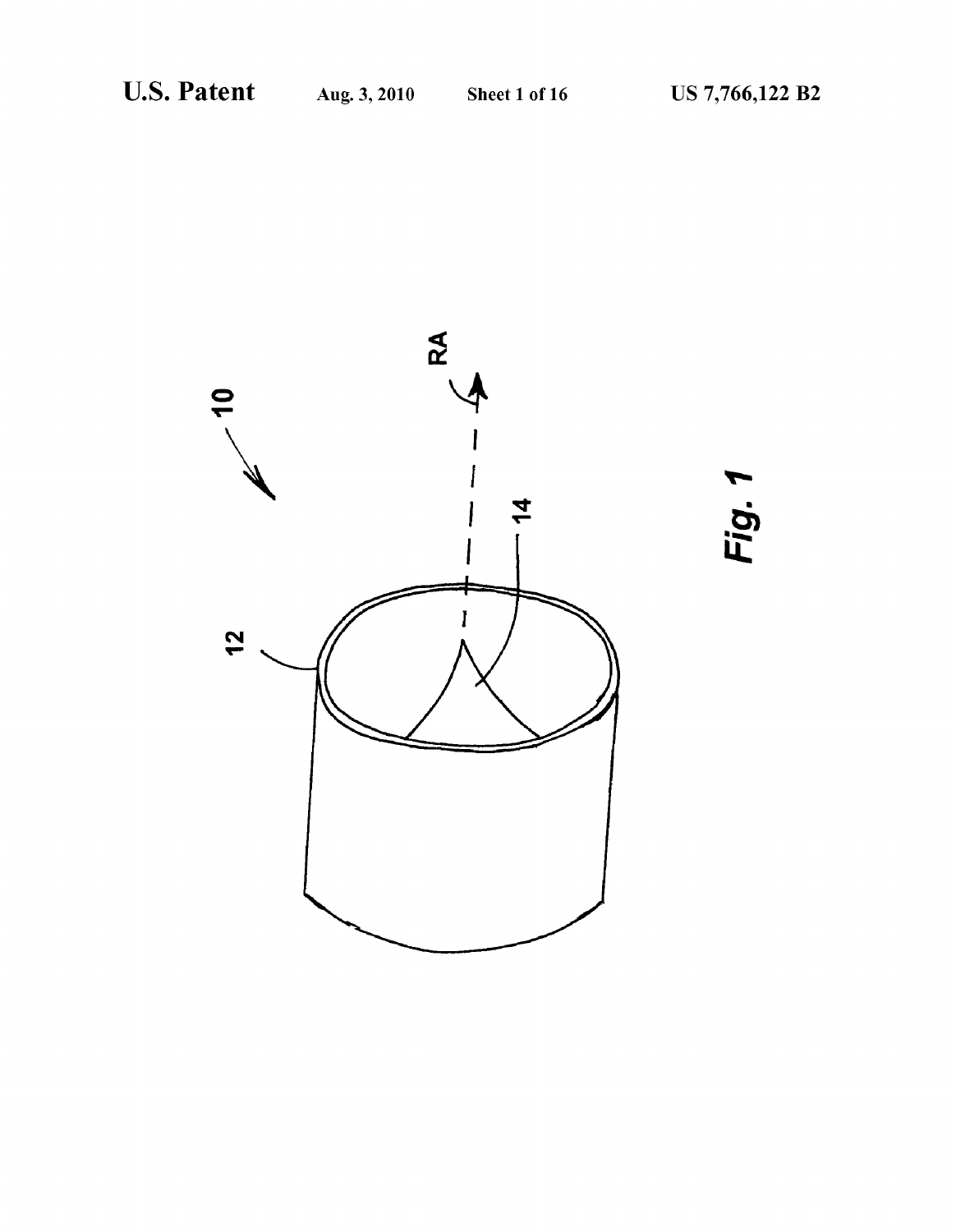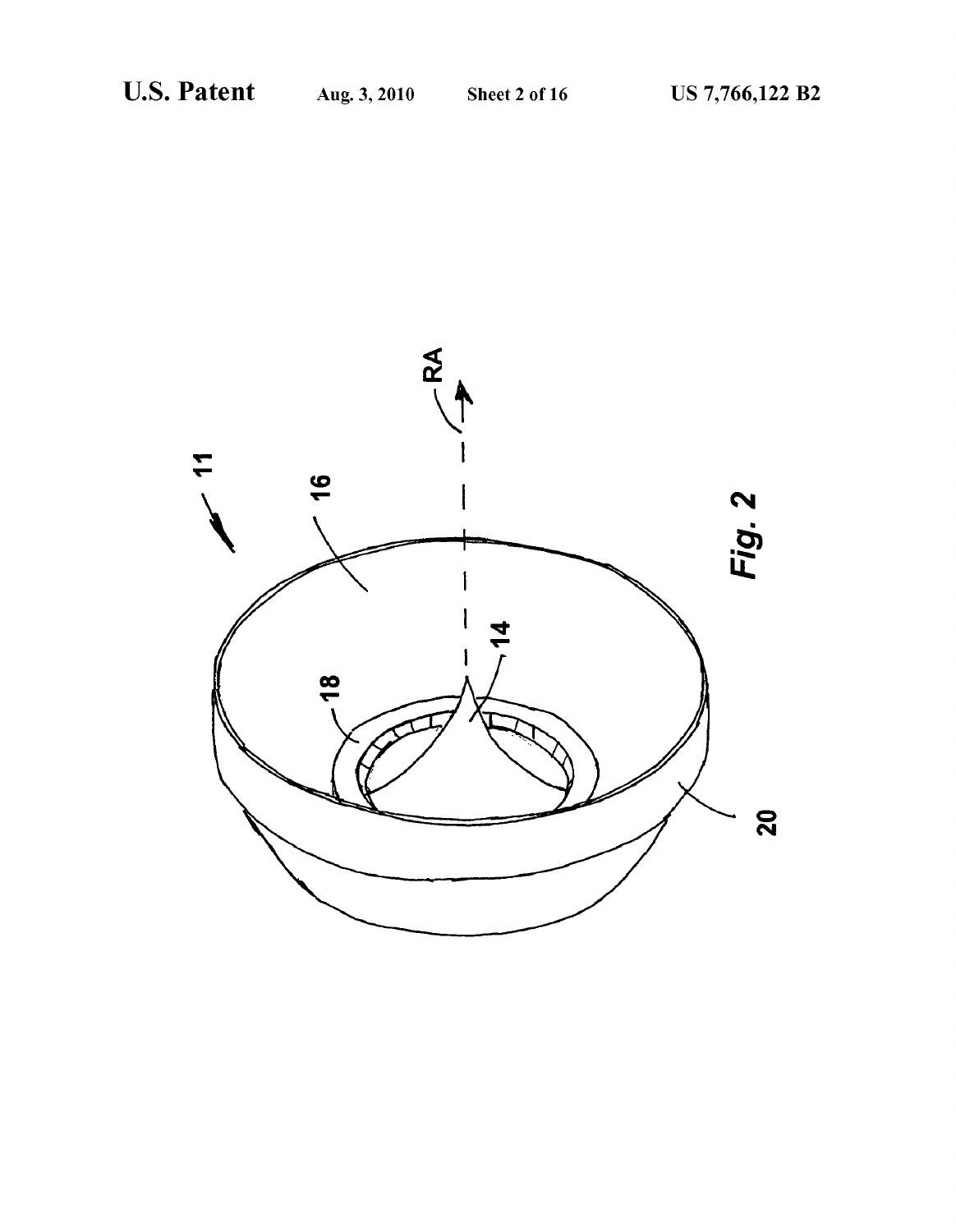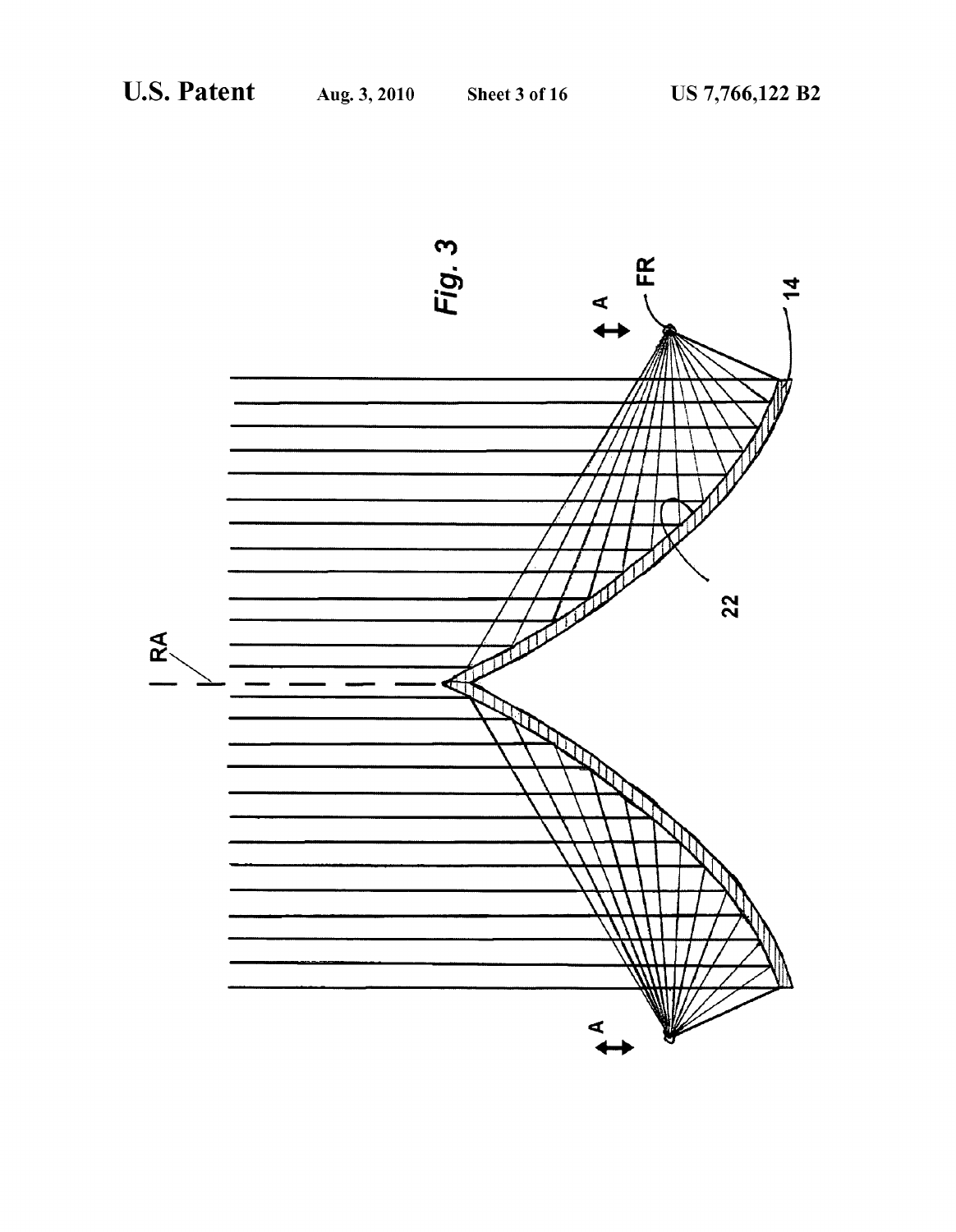

ZONE 4 RIGHT SIDE

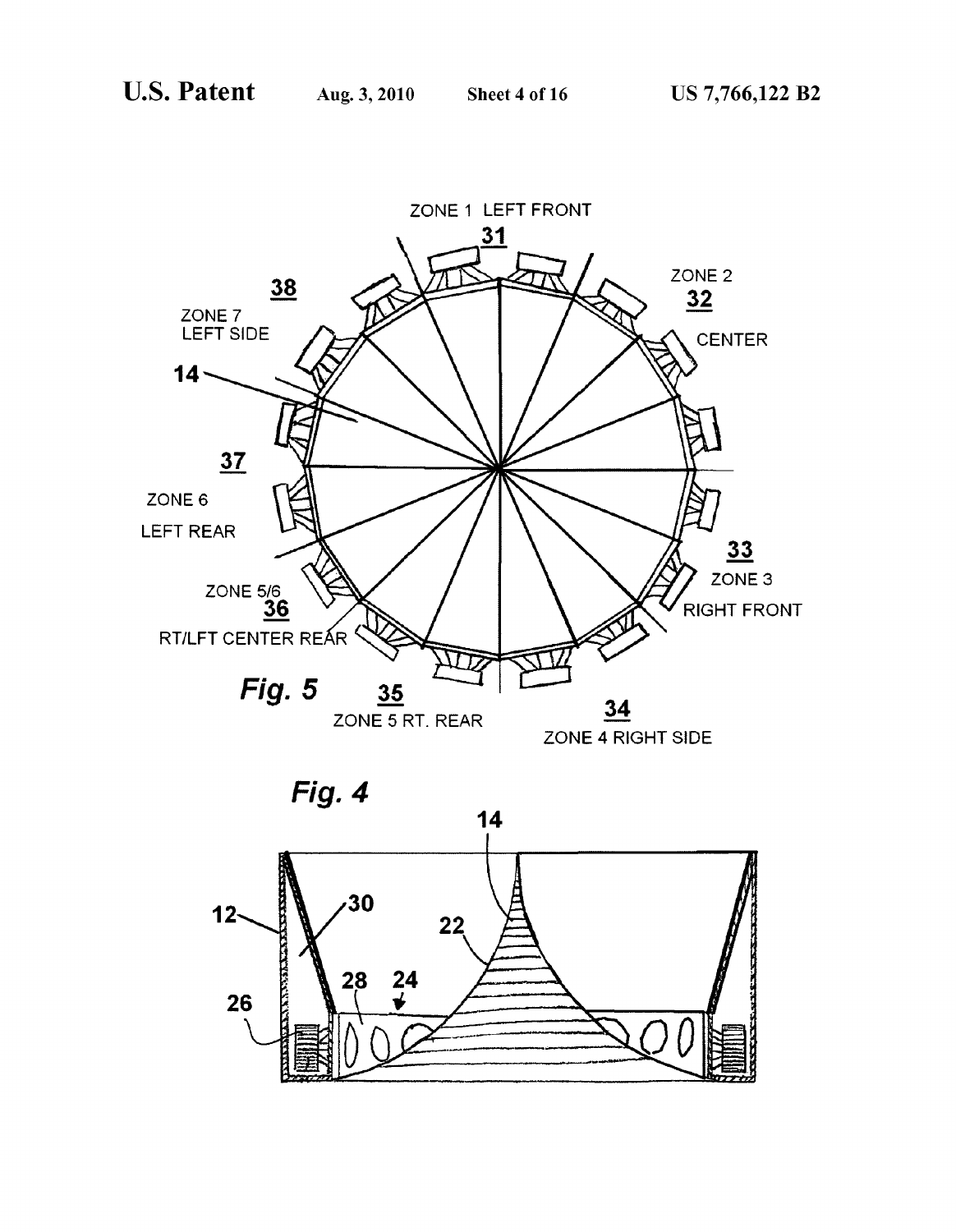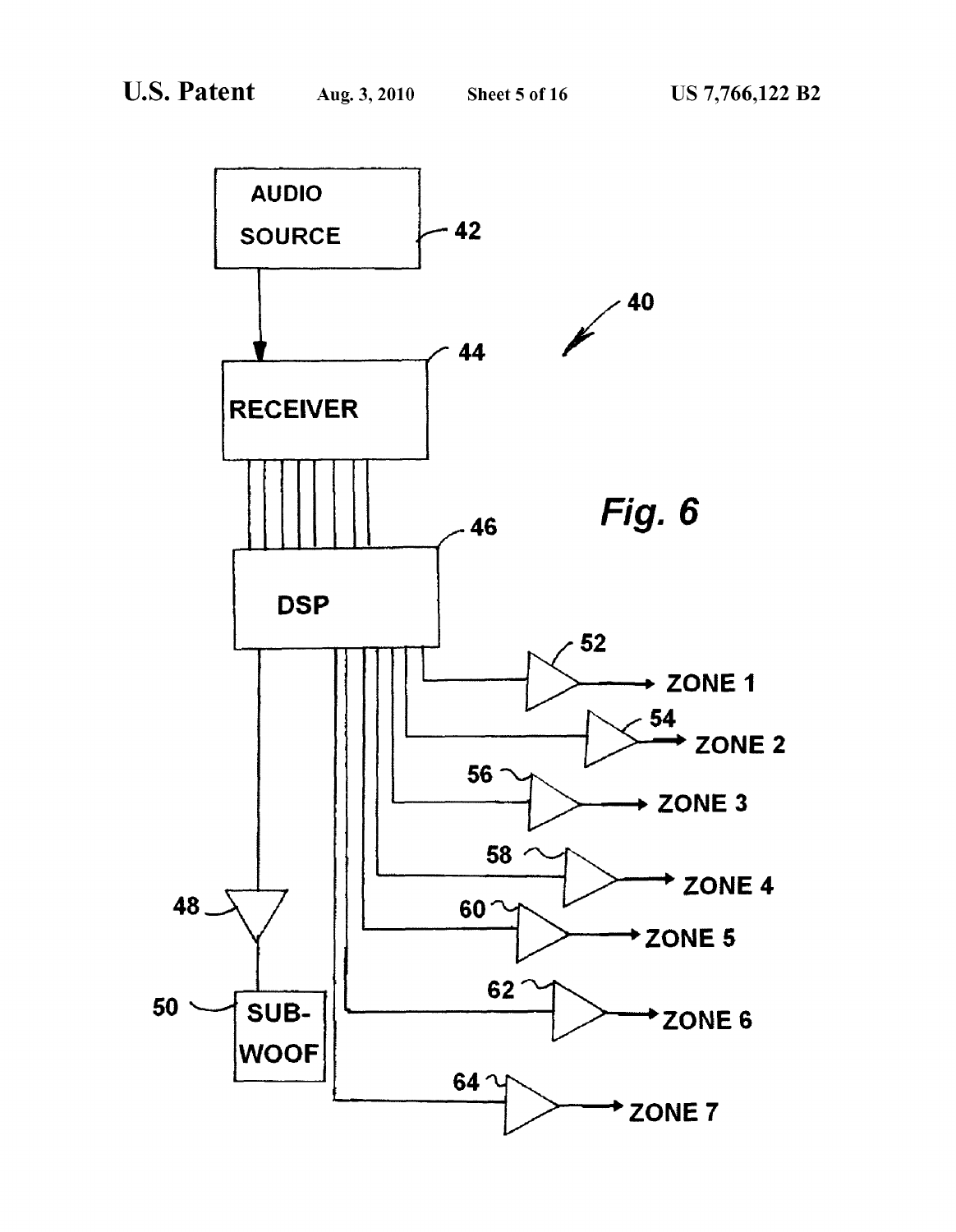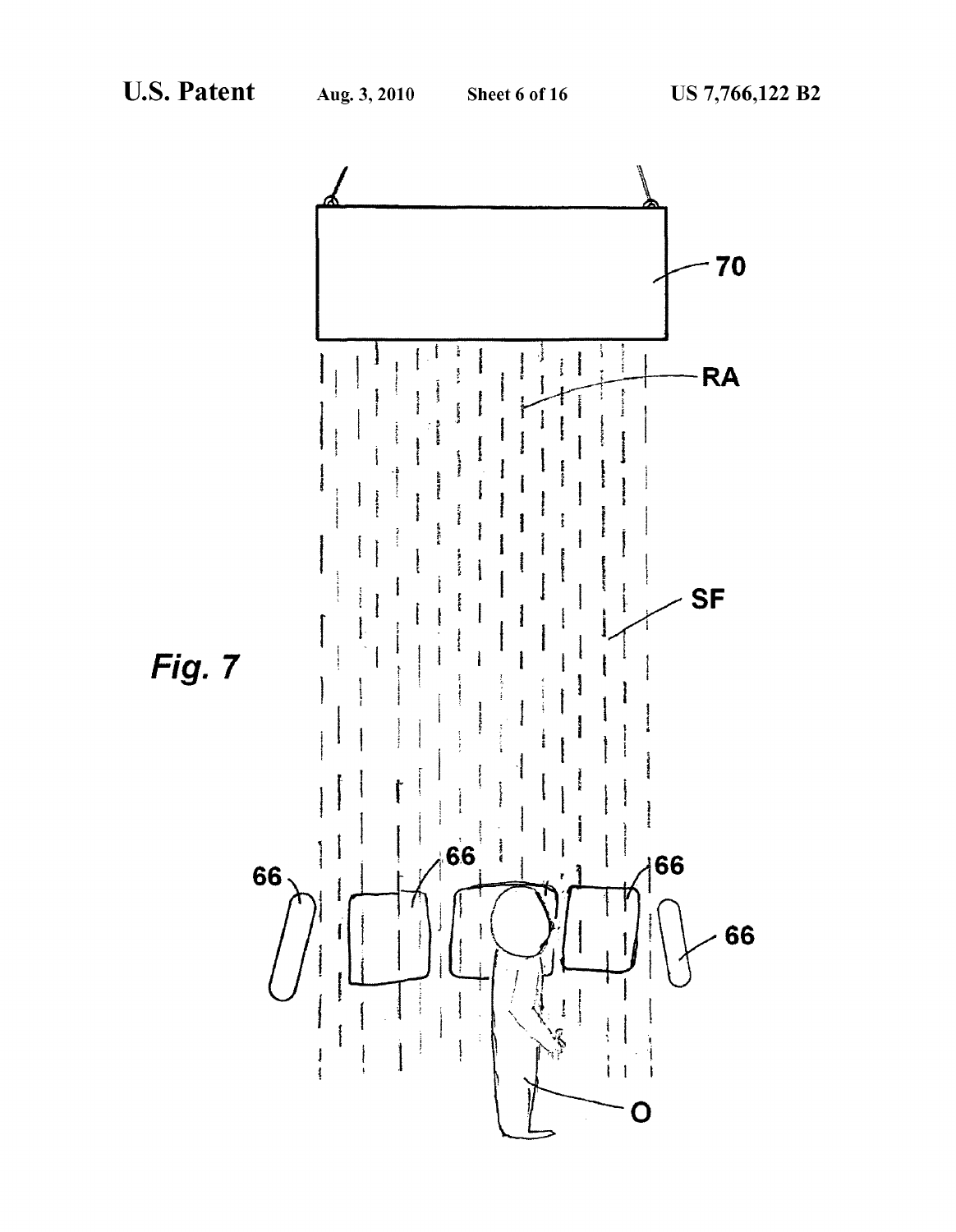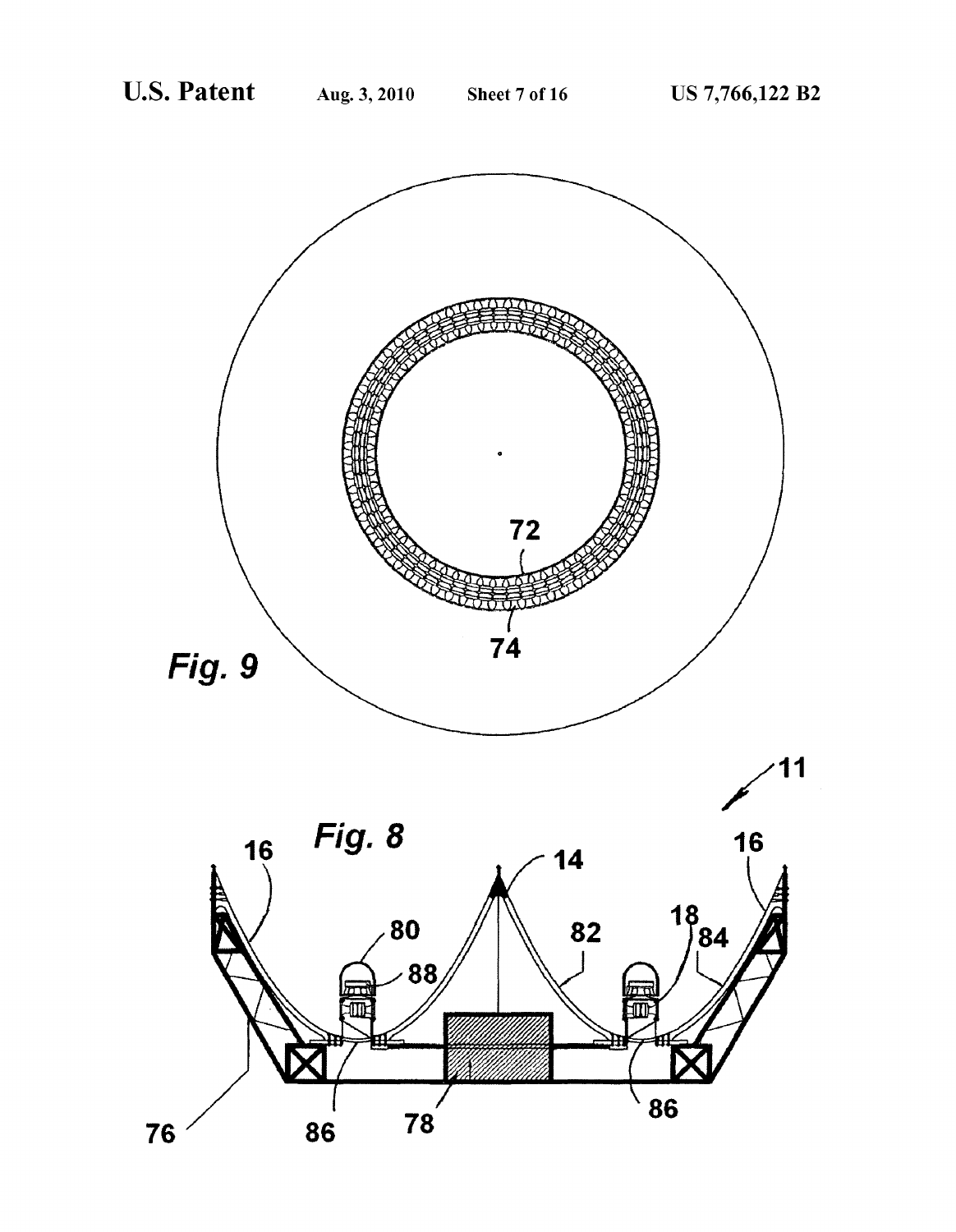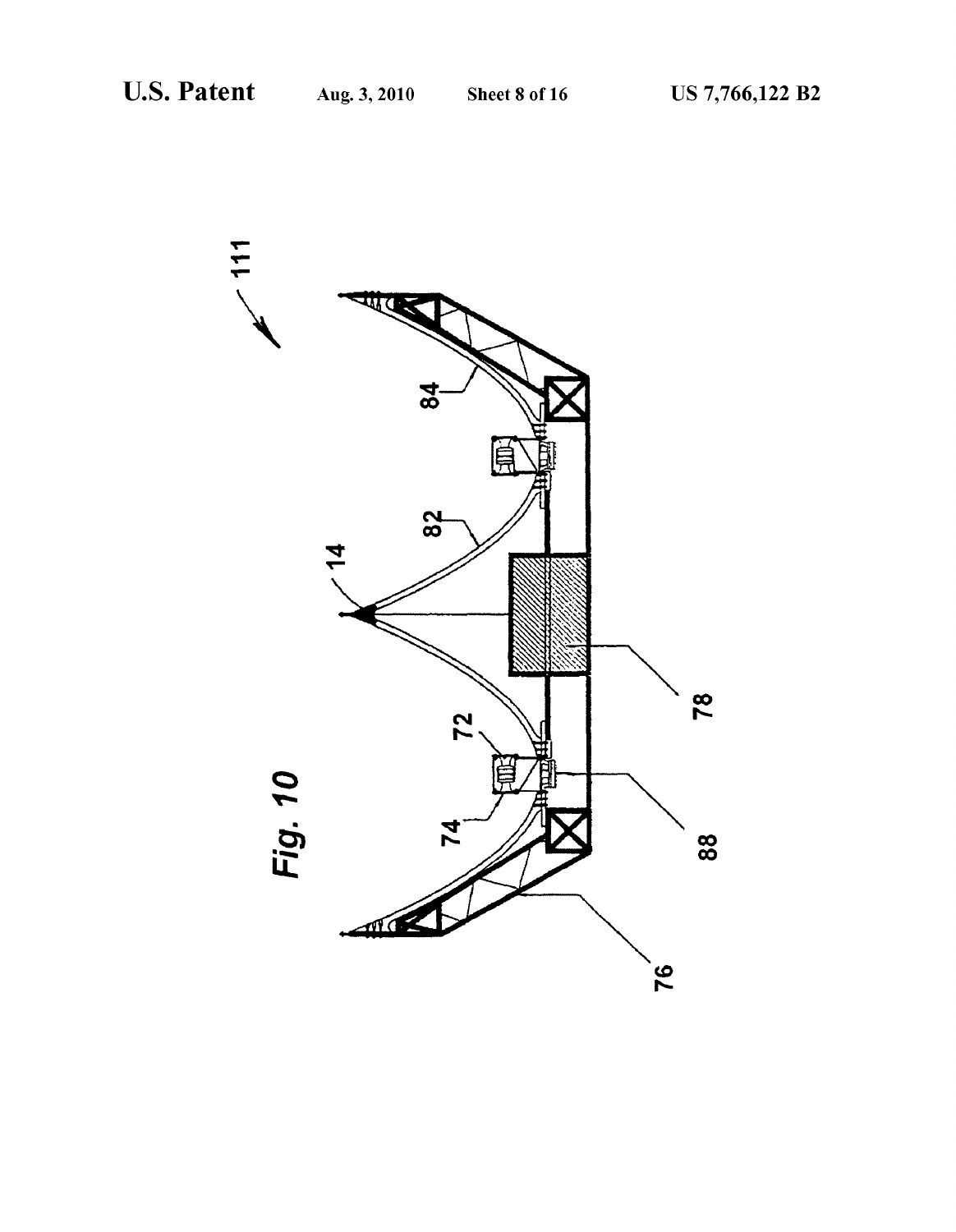



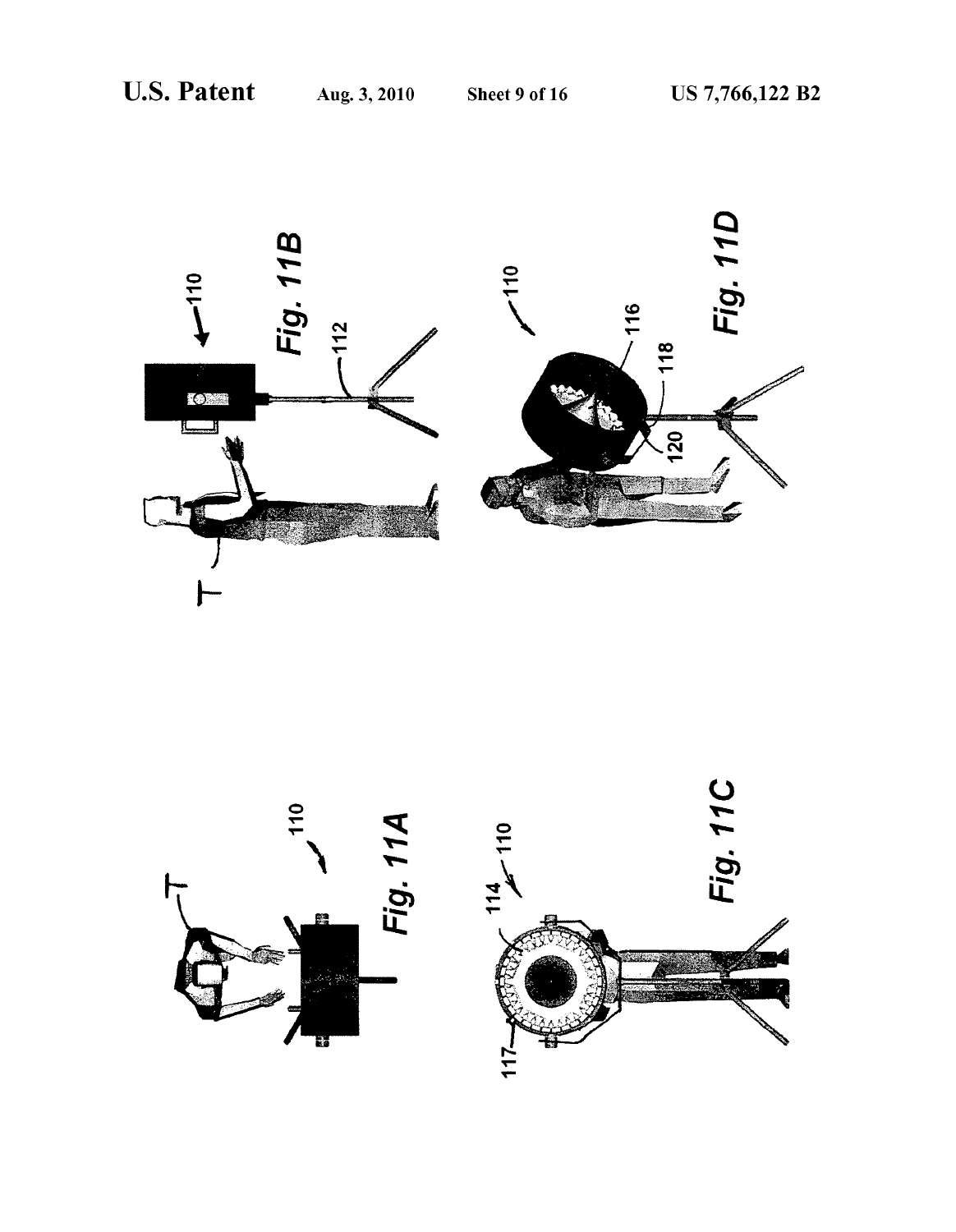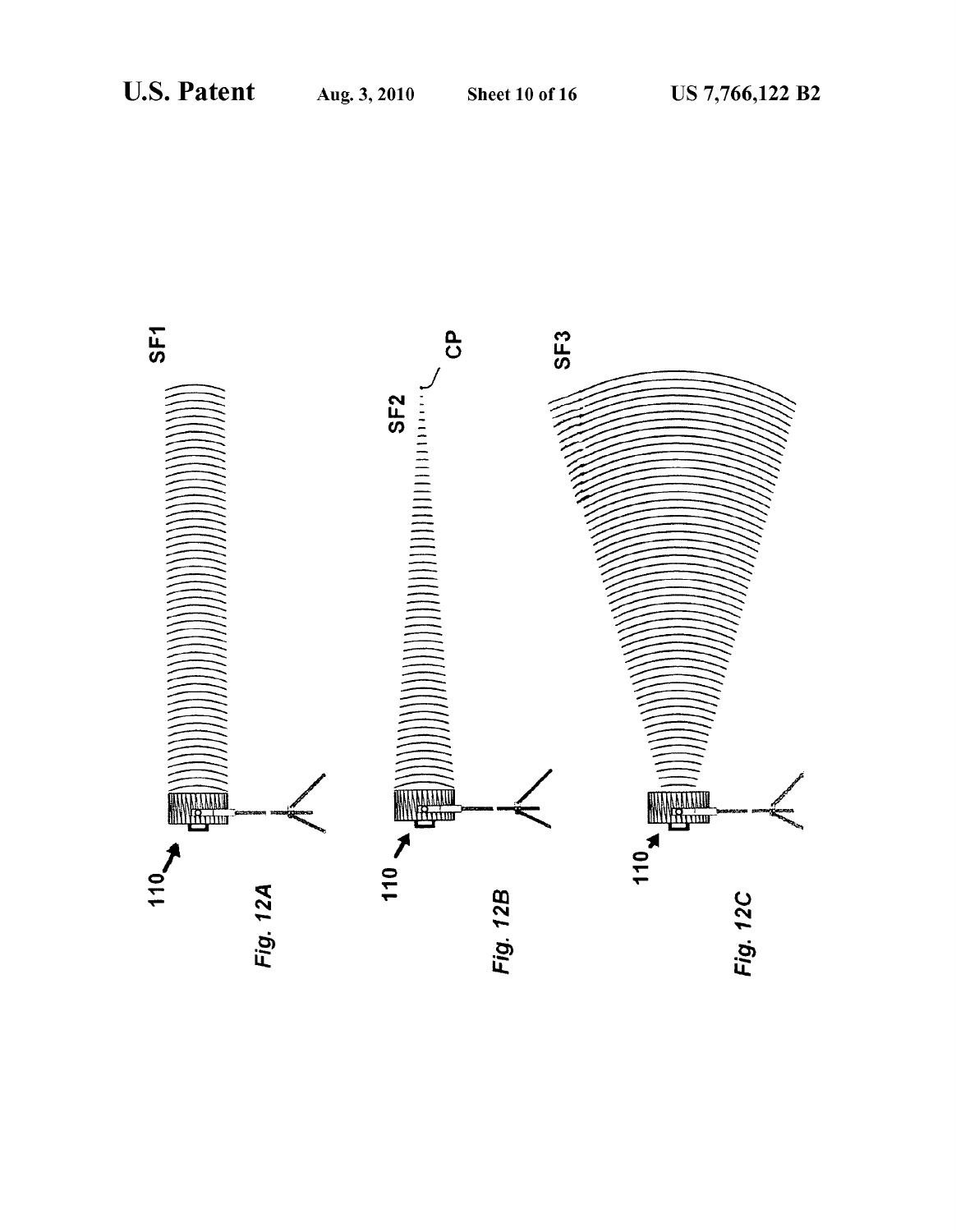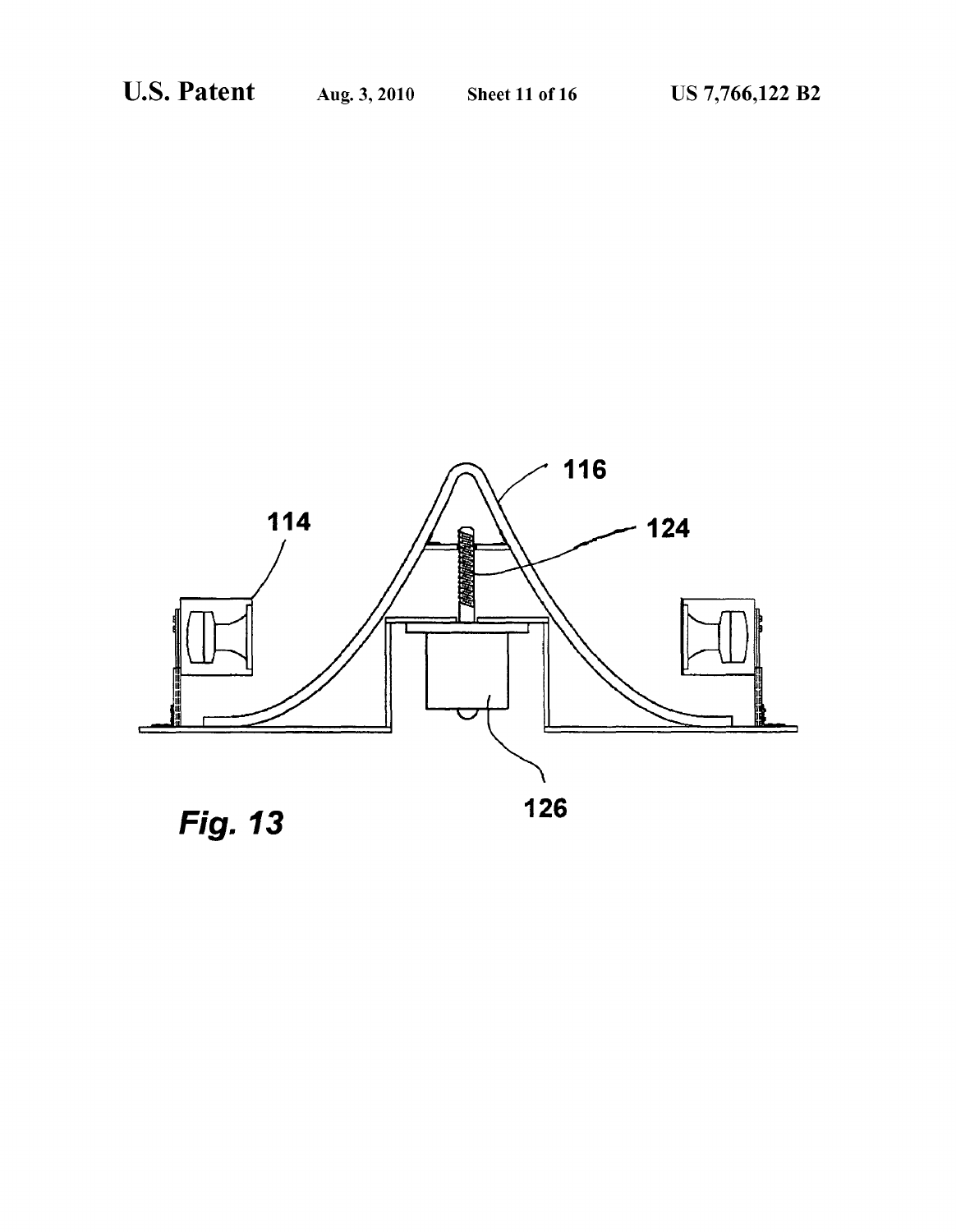

powerline 30 driver 3v 1 meter high res. tds powertine 30 driver 3v 2 meter high res.tds powerline 30 driver 3v 4 meter high resitds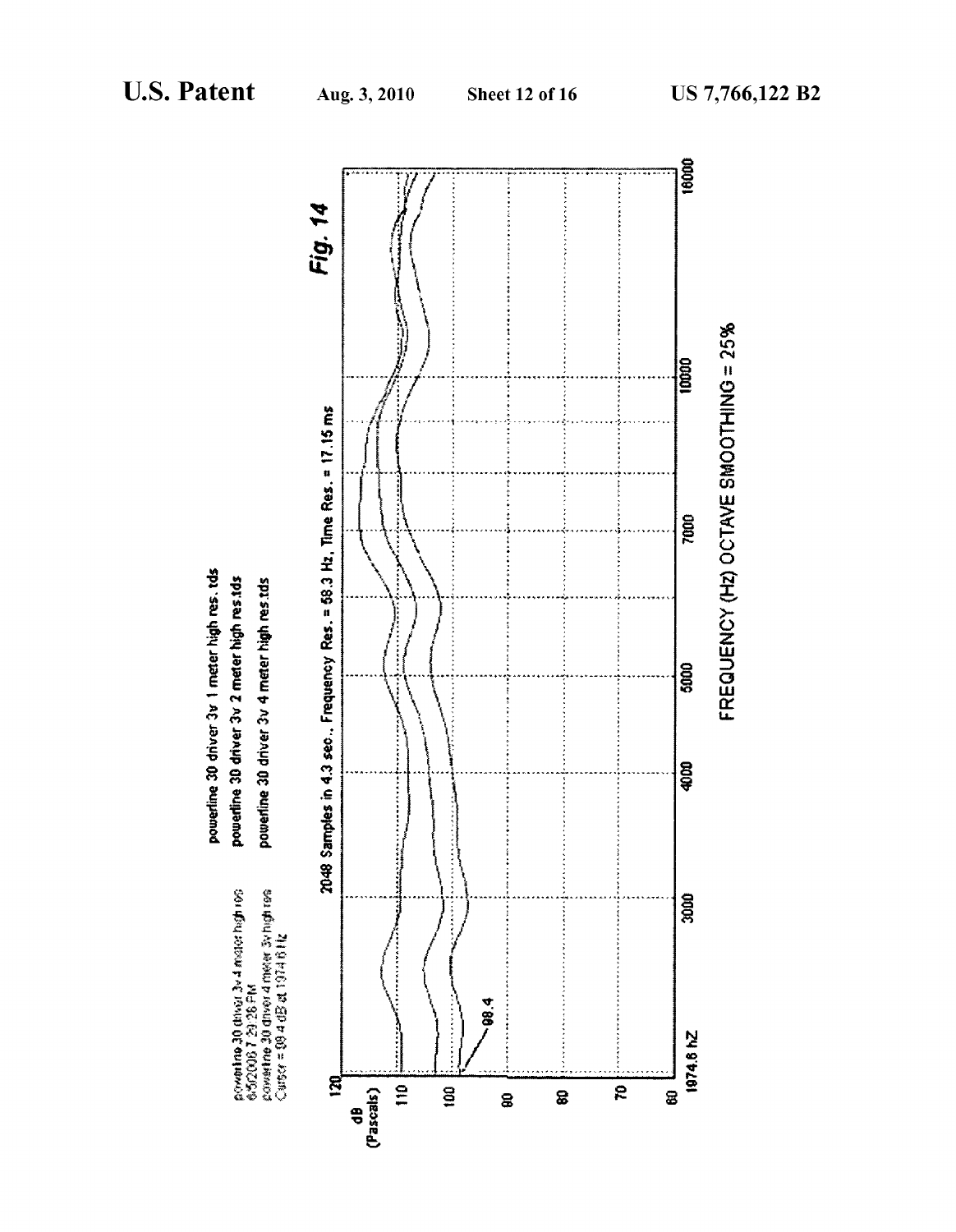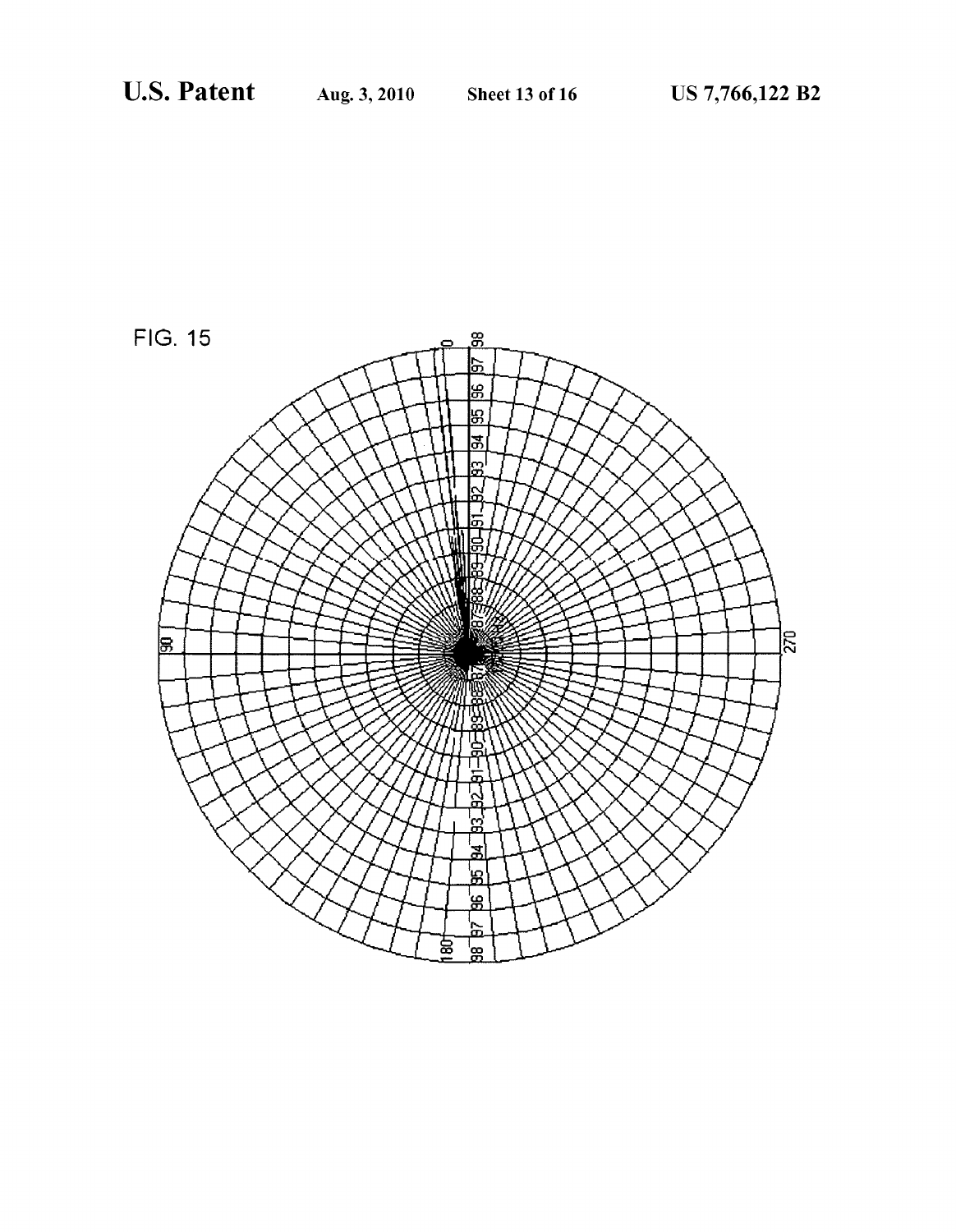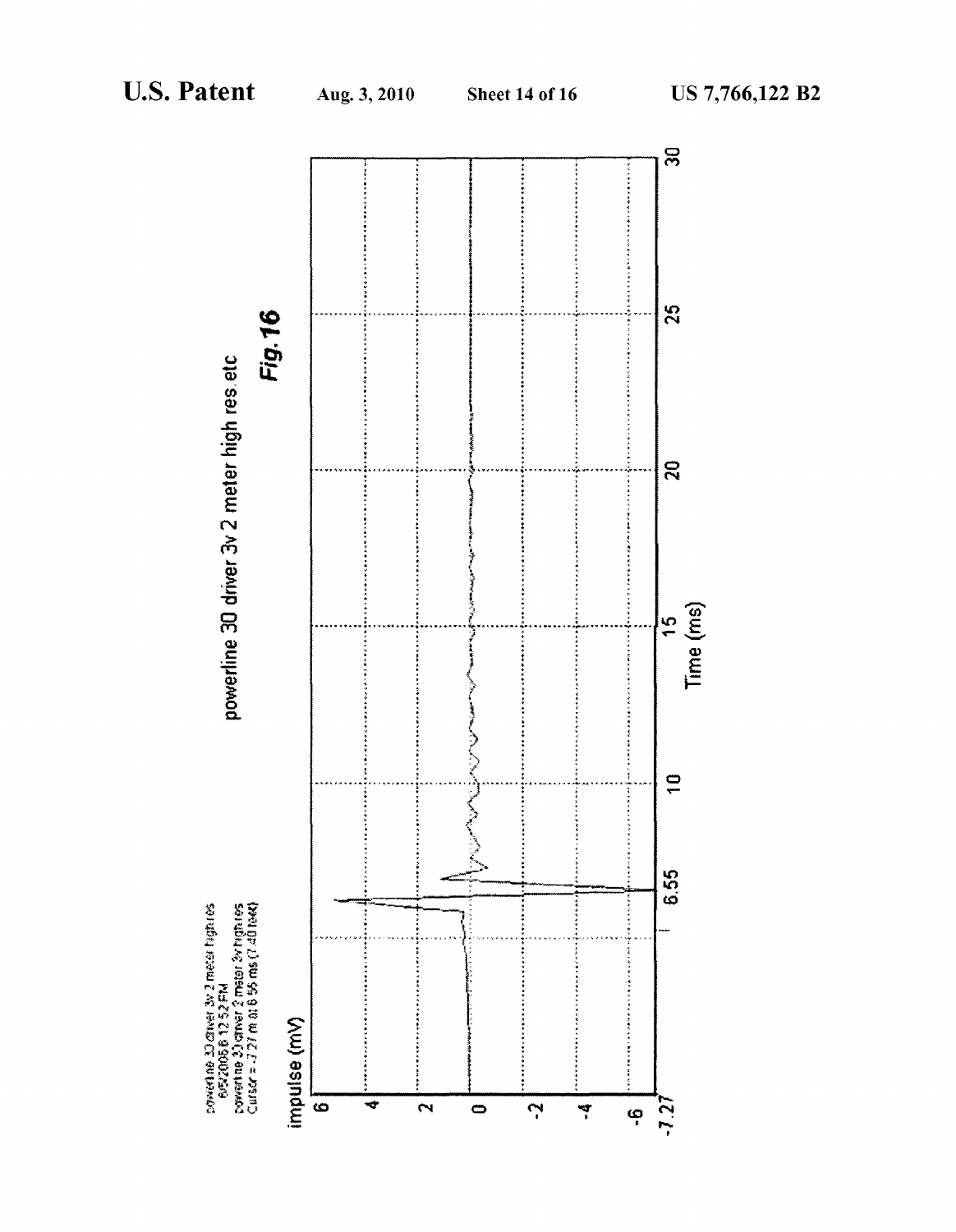

Fig. 17

povedne 3) draw 3v 2 nater high res<br>- 6/5/2006 6 1 2 52 PM<br>povedne 3) draw 2 mater 3v high res<br>Cursor = 1 13 44 IN 6 55 ms (7 40 feet)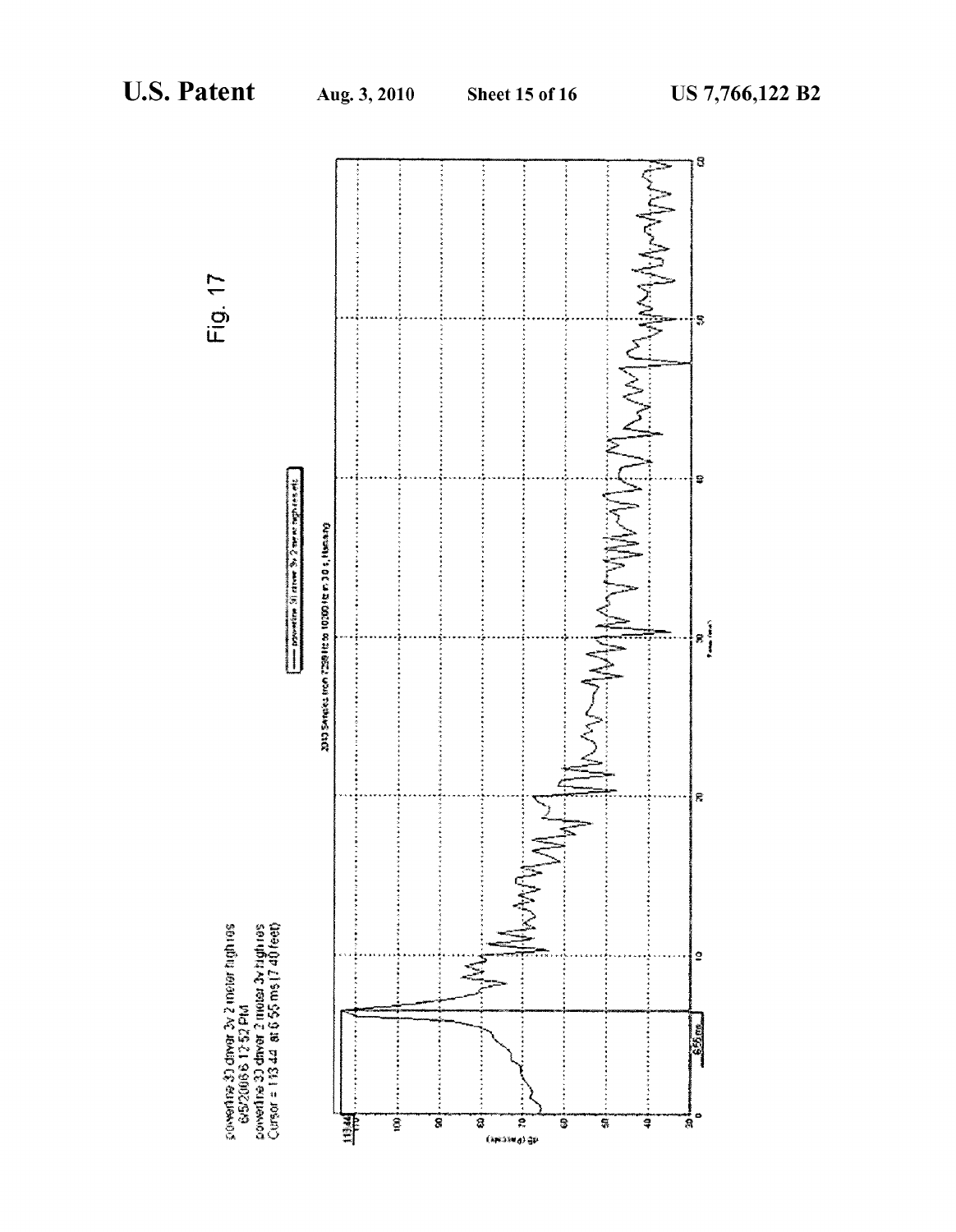Fig. 18

|ocesi

10000

**POD** 

 $\frac{1}{9}$ 

leg<br>Soo

1974.6 Hz

Frequency (Hz) Octave Smoothing = 25.0%

ĝ 絮 Ś Ŗ π  $-$  go  $-$  go  $\frac{1}{2}$  and  $\frac{1}{2}$  and  $\frac{1}{2}$  and  $\frac{1}{2}$  and  $\frac{1}{2}$ 2005 Saindes in 4.3 b. Exemperatory Pers in 195, 3 km, Then Pro a 17.15 mai 199, 1981 met) ............  $-$  powers a only  $\mathbb{R}$  and  $\mathbb{R}$  and  $\mathbb{R}$  and  $\mathbb{R}$  and  $\mathbb{R}$ ........... 5000 powertine 30 driver 3v 1 meter high res<br>6/5/2006 6:10:35 PM<br>powertine 30 driver 1 meter 3v high res<br>Cursor = 103.0 dB at 1974.6 Hz (08 2dags) J٥ ֺ׆֦֧֦֦֦֦֦֦֟֬֟֬֬֬֬֩֕֬׆֟<mark>֚</mark> Š ទ្ទិ S T ţ ē  $(mmod)$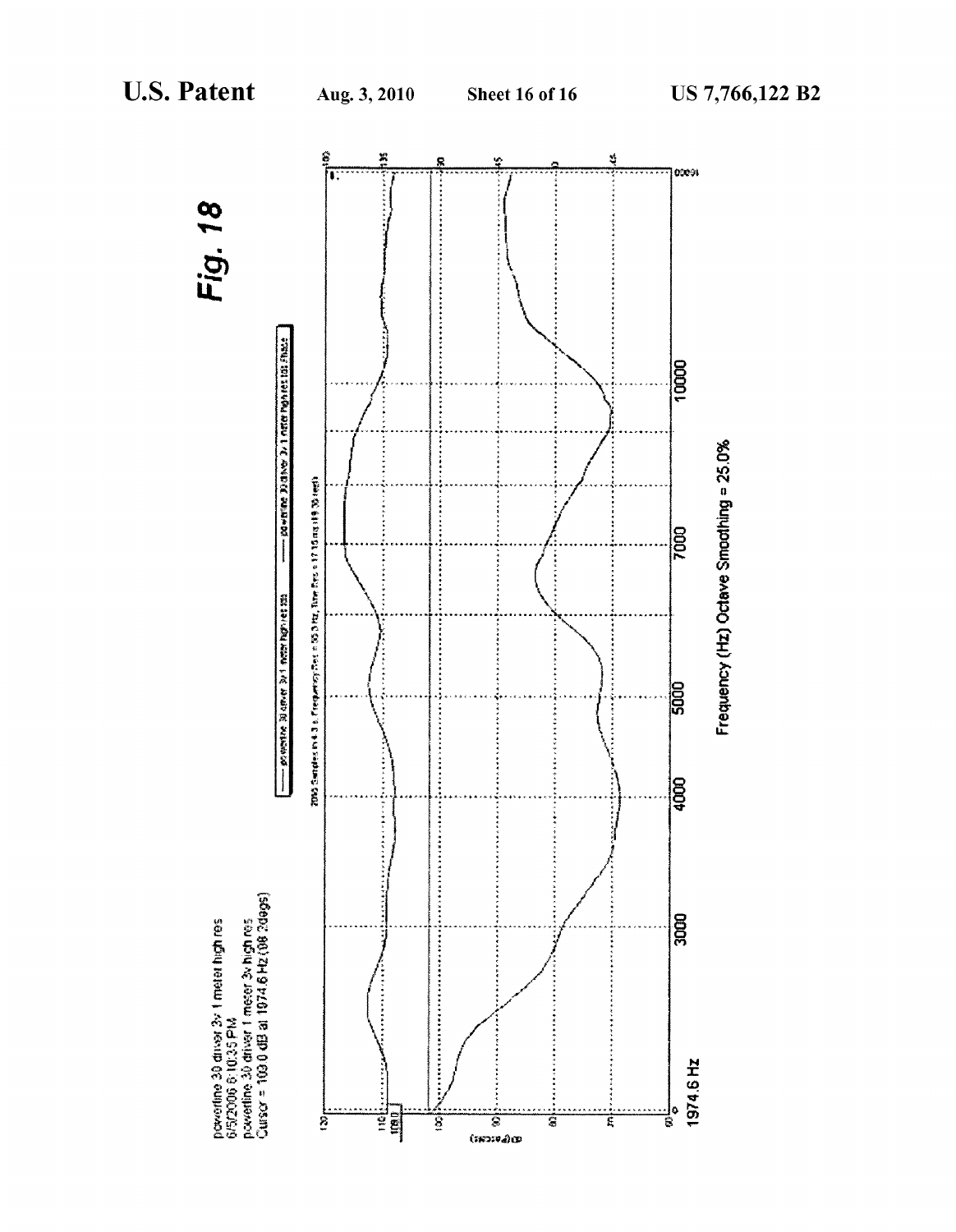# ACOUSTIC ENERGY PROJECTION SYSTEM

### CROSS REFERENCE TO RELATED APPLICATION

The present application is a divisional of U.S. patent appli cation Ser. No. 1 1/454,914 filed 16 Jun. 2006 now U.S. Pat. No. 7,621,369.

# BACKGROUND OF THE INVENTION

1. Technical Field

The invention relates to a directional sound system and more particularly to an acoustic source and sound reinforcement system for delivering particularly intense Sound energy 15 to a remote location or for providing a particularly rich, but highly localized, surround-sound sound field.

2. Description of the Problem

At issue is the construction of a sound reinforcement system which can accept inputs from a large plurality of trans- $_{20}$ ducers and non-destructively sum the inputs to produce a sound beam which can be directed to a particular location. Of particular interest is producing a device capable of producing a beam with high acoustic energy intensities. Also of interest is providing a system which produces a highly localized 25 Sound field and one in which an listener can enjoy a highly realistic auditory environment, including providing auditory cues corresponding to the listener's locational perspective as presented by a video system.

The parabolic dish is of natural interest at any time focus- 30 ing and intensification of a propagated field is desired. Meyer et al., in U.S. Pat. No. 5,821,470 described a Broadband Acoustical Transmitting System based on a parabolic reflec tor incorporating two loudspeaker transducers. One trans ducer was spaced from the dish, forward along the intended 35 the loudspeaker array for the first embodiment of the inven axis of propagation of Sound at the focal point of the dish, a conventional arrangement. This transducer was horn loaded and oriented to propagate sound backward along the radiant axis and into the dish for reflection in a collimated beam. The frequency components of the overall field. A second transducer for low frequency components was located opposed to the horn loaded transducer on the radiant axis, preferably flush mounted in the dish and oriented for forward propaga tion of Sound. At this location the low frequency transducer 45 would derive relatively little benefit from the dish as such, though the dish would serve as a baffle.

# SUMMARY OF THE INVENTION

The invention provides a sound generating and projection apparatus. The apparatus is based on a radiator including at least a first, and possibly additional, shaped reflecting surface (s) having a forward radiant axis. Where more than one reflecting surface is used the radiant axes of the surfaces are 55 speaker array of the projector of FIGS. 11A-D. coincident. Each shaped reflecting Surface defines its own sets of equivalent acoustic input locations, with each set being a ring of non-Zero circumference centered on the forward radiant axis. The sound sources used on the focal rings are distributed but functionally continuous sources. In its pre- 60 ferred form, a sound source is, in effect, a line array of loudspeakers disposed in a closed loop. The transducers are dis posed in a circle with all of the loudspeakers oriented inwardly toward or outwardly from the forward radiant axis, depending upon which shaped reflecting surface is used. 65

In its preferred embodiments the radiator includes an inner reflecting surface or both inner and outer reflecting surfaces.

The inner reflecting surface is formed from a cone reflector having its axis aligned on an intended radiant axis. The outer reflecting surface, if present, is a forward concave annular ring disposed around the cone reflector. Preferably the shapes of the reflecting surfaces are parabolic relative to the forward

10 between the transducers chosen by reference to the highest radiant axis and define an inner Surface focal ring and an outer surface focal ring. A plurality of transducers is placed along each focal ring with the individual transducers turned into the reflecting surfaces. The transducers are arrayed with spacing intended operating frequency of the device.

Additional effects, features and advantages will be appar ent in the written description that follows.

# BRIEF DESCRIPTION OF THE DRAWINGS

The novel features believed characteristic of the invention are set forth in the appended claims. The invention itself however, as well as a preferred mode of use, further objects and advantages thereof, will best be understood by reference to the following detailed description of an illustrative embodiment when read in conjunction with the accompanying drawings, wherein:

FIG. 1 is a perspective view of a sound projector based on an interior cone reflector.

FIG. 2 is a perspective view of a second embodiment sound projector having inner and outer reflecting Surfaces with coin cident forward radiant axes.

FIG. 3 is a cross sectional diagram depicting operation of an inner reflecting surface for a sound radiator in accordance with the invention.

FIG. 4 is a cross sectional view of the sound generating and transmitting apparatus of a first embodiment of the invention.

FIG. 5 is a plan view illustrating operational divisions of tion.

FIG. 6 is a high level schematic of circuitry for the sound projector of FIG. 5.

40 invention illustrated in FIGS. 5 and 6. FIG. 7 illustrates an application for the embodiment of the

FIG. 8 is a cross sectional illustration of a embodiment of the invention having first and second reflecting surfaces.

FIG. 9 illustrates an arrangement of high frequency trans ducer elements for the projector of FIG. 8.

FIG. 10 is a cross sectional view of a variation of the projector of FIG.8.

50 of the invention. FIGS. 11A-Dare, respectively, a top plan, a side elevation, a front elevation and a perspective view of a portable sound projector incorporating the radiator and toroidal radial array

FIGS. 12A-C are side elevations illustrating characteristic dispersion for sound fields produced by the projector of FIGS. 11A-D.

FIG. 13 is a cross sectional view of the radiator and loud

FIG. 14 is a graph of frequency response over distance for a representative system incorporating the invention.

FIG. 15 is a polar graph of the conical output.

FIG. 16 is a impulse response graph.

FIG. 17 is a time over energy graph.

FIG. 18 illustrates phase and energy over frequency.

DETAILED DESCRIPTION OF THE INVENTION

Referring to the Figures and in particular to FIG. 1 a first embodiment of the invention is illustrated. A sound projector 10 projects a sound field forward on the radiant axis RA of the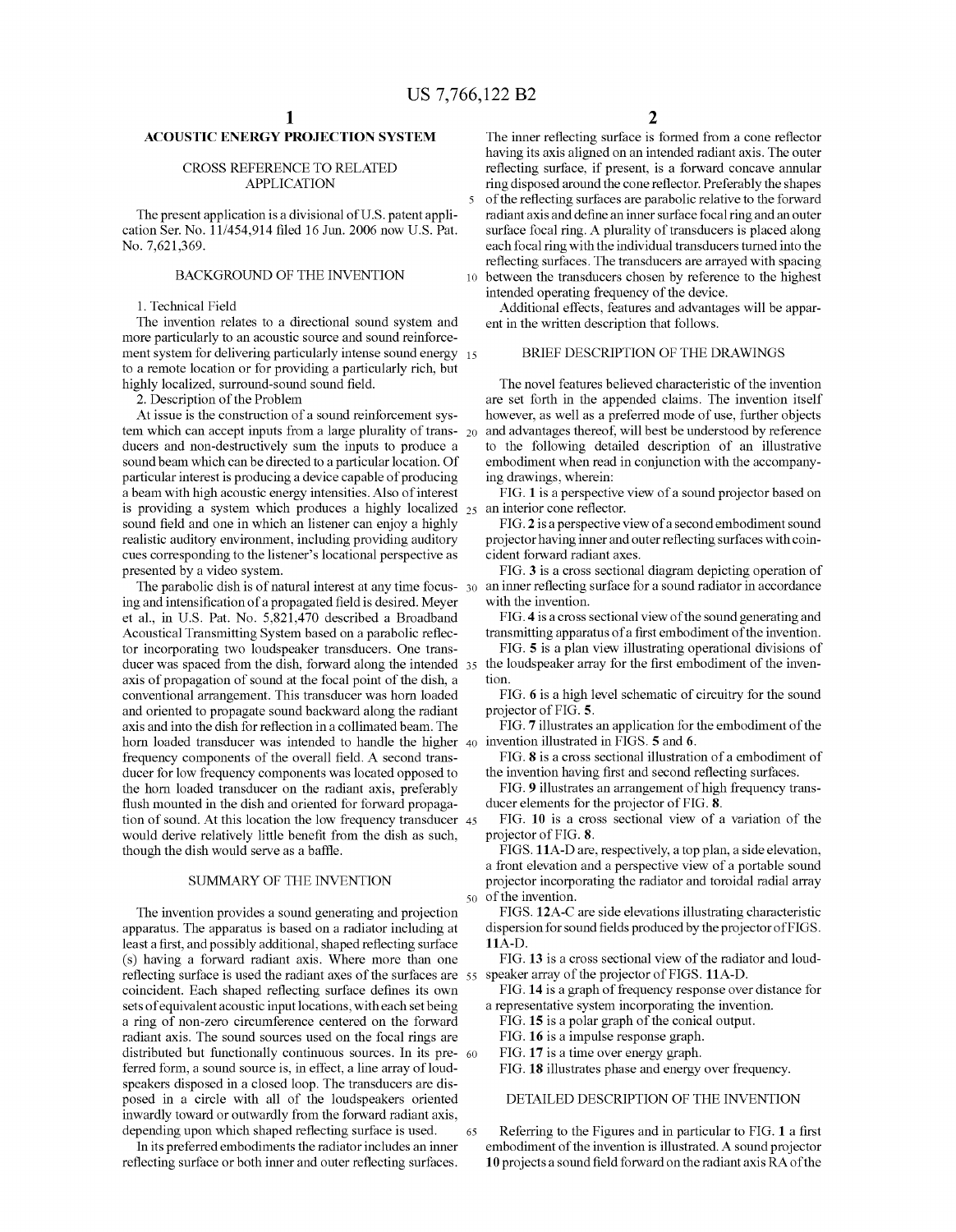device. Sound projector 10 incorporates a first reflecting sur face formed by a cone reflector 14 mounted inside a cylindri cal shell 12 to produce a highly collimated sound field. The central axis of cone reflector 14 lies on the radiant axis R.A.

In an alternative embodiment of the invention illustrated in 5 FIG. 2, a sound projector 11 provides two primary acousti cally reflective surfaces, the first corresponding to the outer surface of cone reflector 14 and a second surface formed by a forward concave annular ring 16 which is disposed outwardly from and surrounding the cone reflector 14. Both surfaces are 10 housed within a shell 20. Also located within shell 20 circum ferentially surrounding and just outside the base of cone reflector 14 is an annular transducer array section 18 from which sound is directed both inwardly on and outwardly from the radiant axis RA against the reflecting surfaces.

An advantageous location of the annular transducer array section 18 is illustrated by reference to FIG. 3, which shows a cone reflector 14 which is shaped so that sections of the cone reflector, taken in planes including the radiant axis RA, are parabolic providing a global hyperbolic reflective surface 22 with a focal ring FR. The focal ring FR has a non-zero cir cumference and Surrounds the cone reflector 14 and is cen tered on the radiant axis RA. Transducers are located on the focal ring of the cone reflector 14 and oriented to direct sound energy against the cone reflector. Such placement of the trans 25 ducers results in a highly collimated forward sound field exhibiting little dispersion. It might be observed that if the transducers are moved forward and backward parallel to the radiant axis RA (as indicated by double headed arrow A), the field can be made more dispersive, or given a far field con- 30 vergence point forward from cone reflector 14.

FIG. 4 illustrates placement of a plurality of loudspeaker transducers 26 at discrete, evenly spaced locations along a focal ring surrounding cone reflector 14. In the illustrated embodiment the loudspeakers 26 are directed inwardly on the 35 radiant axis RA with generated sound being reflected forward along the radiant axis in a low dispersion collimated beam. Some leakage occurs toward the tip of the cone reflector 14 due to lack of reflective surface area. In some embodiments a substantial portion of the tip of cone reflector 14 may be 40 dispensed with. Loudspeakers 26 are arranged in what is in effect an annular, closed loop line array 24, with the loud speakers 26 installed in a sealed enclosure 30 and emitting sound through an annular baffle 28. Loudspeakers 26 are located discretely spaced from one another by no more than 45 one quarter of a wavelength of the highest intended operating frequency of the device.

It is not necessary that every loudspeaker 26 be part of the same channel. An extraordinarily rich surround sound system can be provided a listener located directly forward of the unit 50 by dividing the array into Zones. FIG. 5 illustrates division of the transducers 26 of an array into eight Zones. The Zones are categorized by a visual context to provided the listener by an associated video system (See FIG. 7). The direction "for ward" from the observer, that is the expected focus of interest 55 in a field of view, may be correlated with center Zone32 (Zone 2). Moving clockwise around the array are provided successively: a right front zone 33 (zone 3); a right side zone 34 (Zone 4); a right rear Zone 35 (Zone 5); a stub rear Zone 36 (Zone 5/6) to which may be applied a mix of the signals from 60 the fifth and sixth channels; a left rear zone  $37$  (zone 6); a left side zone 38 (zone 7); and a left front zone 31 (zone 1). Each Zone receives its own input channel as illustrated in FIG. 6. In FIG. 6, for purposes of the exemplary block diagram circuit 40, it is assumed that an audio signal is provided from a DVD player 42 or comparable source. The audio signal is applied to a receiver 44 for recovery and division into the basic set of 65

channels. Each channel is applied to a digital signal processor 46 and from there the preamplifier 48, 52,54, 56,58, 60, 62. 64 for each channel plus the subwoofer 50 channel.

FIG. 7 illustrates how a listener O may be positioned rela tive to a sound projector 70 incorporating a cone reflector 14 and Zonal division of its transducer array. A sound field SF is produced which provides a Surround sound experience ori ented based on the visual context provided by video devices 66.

15 Referring to FIGS. 8-10 an alternative embodiment of the invention is illustrated incorporating a reflector with inner and outer reflecting surfaces. The inner reflecting surface 82 is provided by the cone reflector 14, which is preserved from the first embodiment of the invention. A second, outer reflecting surface 84 is provided by a forward concave annular ring 16. Outer reflecting surface 84 is preferably parabolic in its sections, but differs from a conventional parabolic dish in that the bases of the parabolic sections to not meet at a single point in the base of the dish, but instead surround an annular gap in which cone reflector 14 may be placed. The term "parabolic" is intended to include functionally equivalent surfaces constructed from flat segments which average to a parabola. The term parabola is applied to curves of the reflecting surfaces in planes. The overall reflective surfaces are considered hyper bolic because they do not have focal points but rather "focal rings'. In addition, outer reflecting surface 84 would function without inner reflecting surface 82, though such an arrangement would have a larger than necessary footprint.

In FIGS. 11A-D an application of sound projector 110 mounted on a tripod 112 is illustrated from various perspec tives and contrasted in size with an operator T, who may be taken as standing about 6 feet in height. The aperture A of projector 110 is about 30 inches and exposes a radial toroidal array 114 disposed around the base of cone reflector 116. Sound projector 110 is installed on an altazimuth mount 118 which allows rotation on the tripod 112 base to control azimuth and pivoting on a fork 120 to control altitude. A gun sight type element 117, potentially including a camera for

remote control, may be provided to aim sound projection 110.<br>In FIGS. 12A-C the characteristic sound field dispersions illustrating a polar sound field  $SFI$ , a focused sound field  $SF2$ with a far field convergence CP and a sound field SF3 with 30 degrees of dispersion. Far field convergence CP and the angle of dispersion are selectable using the mechanism of FIG. 13. For a hyperbolic cone reflector 116 which, by virtue of its parabolic sectional shape has a focal ring, the dispersion characteristics of a forward projected sound field are control lable by relative movement of the toroidal radial array 114 parallel to the radiant axis of the reflector. This of course can be achieved by movement of either the array 114 or the reflector 116. As illustrated the reflector has been equipped with a worm drive 124 driven by a simple servo actuator motor 126 for displacing the cone reflector 116 relative to the ring array 114. The worm drive 124 could also drive a pointer to a graph indicating neutral, dispersion angle and meters to the convergence point. Naturally the system could be equipped with sophisticated range finding allowing automation of focus selection once a target had been selected by an operator.

The parabolic section for a hyperbolic cone reflector fol lows the equation:

 $Y = X^2/4F$ 

where  $F$  is the focus,  $X$  is width and  $Y$  is height. Nonparabolic section curves are conceivable, as is a cone reflector with flat faces. Most such faces would not provide focusing as do the preferred hyperboloids.